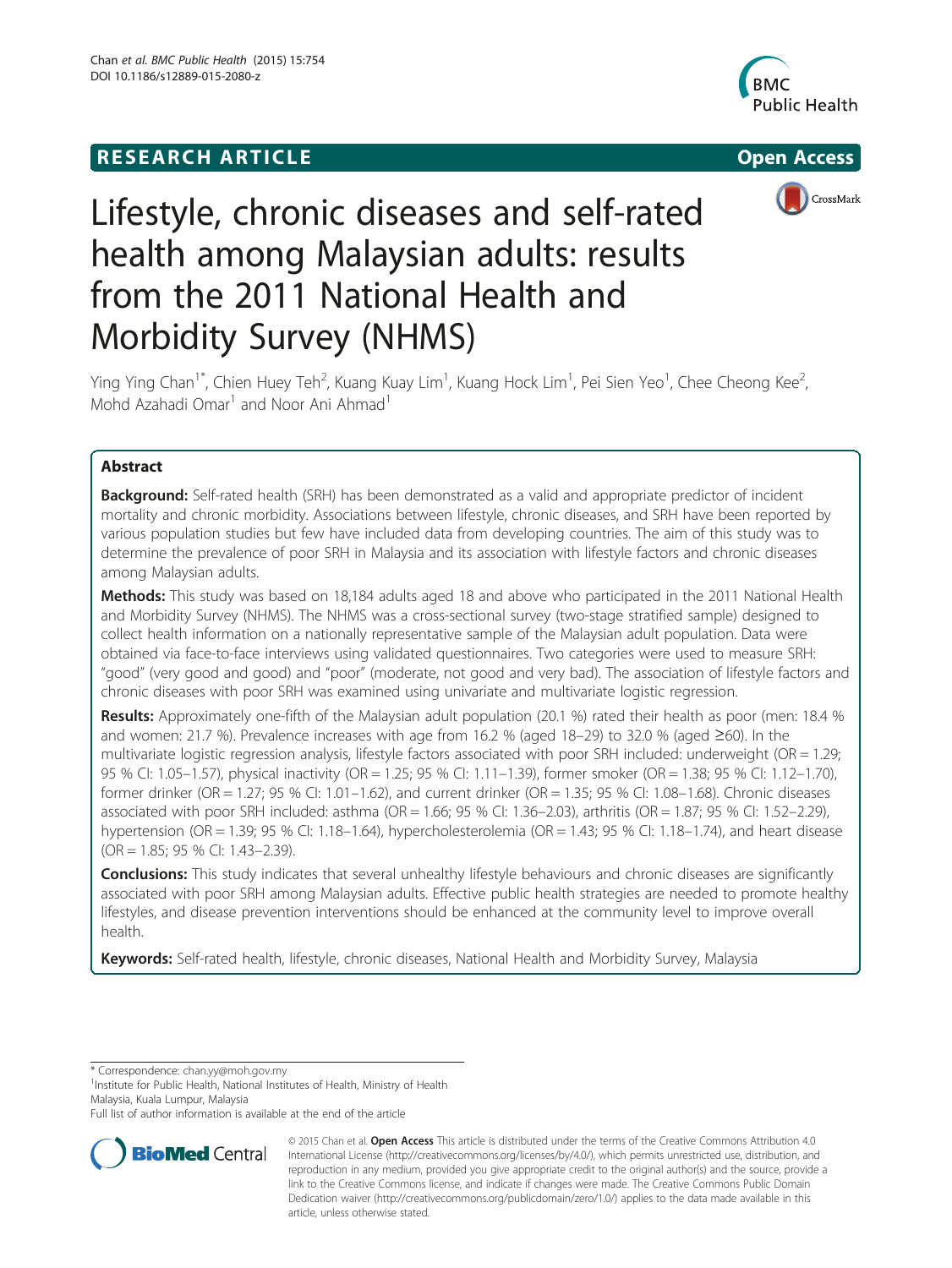## Background

A variety of lifestyle factors and health-related behaviours such as smoking, alcohol consumption, physical activity, and dietary habits can affect a person's health. An unhealthy lifestyle often results in a higher risk of chronic diseases such as heart disease, hypertension, hypercholesterolemia, and diabetes [[1, 2](#page-9-0)]. Previous empirical studies have found that lifestyle factors and chronic diseases are strongly associated with self-rated health (SRH) [[3](#page-9-0)–[5](#page-9-0)]. Several socio-environmental determinants such as infrastructure, housing conditions, political situation, access to health care services, availability of clean water, and affordability of healthy foods are also found to be closely related to SRH [[6](#page-9-0)–[8](#page-9-0)]. SRH is an established predictor of morbidity and mortality and has been widely used to measure health inequalities in public health research [\[9](#page-9-0), [10](#page-10-0)]. It has been recognised as a reliable and valid health indicator that is based on a simple question in which respondents are asked to rate their current general health status on a four- or five-point scale ranging from "very good (excellent)" to "very poor" [[9](#page-9-0)]. The SRH is frequently used in population health surveys because the data are easily collected; SRH has been extensively studied in Western populations [\[11\]](#page-10-0).

Understanding the correlates of SRH can help public health professionals prioritise health-promotion and disease-prevention interventions. To date, studies that have investigated the determinants of SRH have focused primarily on Western countries, although we have found a amall number of studies that examine the topic from the perspective of developing countries in the Asian regions. Previous studies from Singapore [[12](#page-10-0)], Pakistan [[13\]](#page-10-0), and Japan [[14\]](#page-10-0) have found that physical activity, tobacco use, and BMI have shown a significant association with self-reported fair or poor health. Another study from Thailand reported that chronic diseases, functional status, and psychosocial symptoms were the strongest determinants of poor SRH among Thai elderly [[15\]](#page-10-0). The increasing research interest in SRH in Asian developing countries warrants this study of SRH in Malaysia, not only to provide data on SRH comparable to that of neighbouring countries such as Thailand and Singapore, but also to provide evidence-based results for developing appropriate public health policies and programmes that improve the overall health of the population.

In Malaysia, few studies have examined the topic of SRH. A recent study by Cheah [\[16\]](#page-10-0) reported that sociodemographic characteristics, lifestyle factors, and chronic diseases have a substantial impact on SRH. However, the data were from only one state (Penang) and may not be representative of the country as a whole. Other studies focus only on exploring the socio-demographic determinants of SRH among the elderly [\[17, 18\]](#page-10-0). As such, the information gathered from these studies is not sufficient for

policy implementation at the national level. Hence, the present study aims to fill the gaps and improve the existing knowledge on determinants of SRH among the general population in Malaysia. Using data from the 2011 National Health and Morbidity Survey (NHMS), we determined the prevalence of poor SRH and its possible determinants—with an emphasis on relationships between lifestyle factors, chronic diseases, and SRH—in a large sample of the Malaysian adult population.

#### Methods

## Study design and data collection

The NHMS 2011 was a nationwide, cross-sectional, population-based survey that used a two-stage stratified sampling design to select a nationally representative sample. The Malaysian states constituted the primary strata, with further stratification by urban–rural residence. The primary sampling units were enumeration blocks (EBs) provided by the Malaysian Department of Statistics from the 2010 census. Living quarters (LQs) represent the secondary sampling units. A total of 794 EBs (484 urban and 310 rural) were systematically selected from all the Malaysian EBs (about 75,000) via a probability-proportional-tosize sampling technique. Subsequently, 12 LQs were randomly selected from the approximately 80 to 120 LQs in each EB. Finally, all households and eligible household members in the selected LQs were included in the sample. The survey methodology is described in greater detail by Fadhli et al. [\[19](#page-10-0)].

Data collection for the NHMS 2011 was carried out from April to July 2011. Information on SRH, sociodemographic characteristics, lifestyle, and self-reported medically-diagnosed chronic diseases was obtained by trained interviewers via face-to-face interviews. The interviewers were extensively trained and conducted mock interviews prior to actual data collection. The interviewing process was closely monitored by field supervisors, who were health care personnel. A total of 18,231 eligible adults aged 18 years and older, living in the sampled households, were interviewed. Of these, 18,184 responded to the SRH questionnaire section of the NHMS 2011, giving a response rate of 99.7 %. To ensure a high response rate, unoccupied households were revisited up to three times. All of the eligible respondents provided written consent to be interviewed for the survey. The study protocol was approved by the Malaysian Medical and Research Ethics Committee (MREC), Ministry of Health Malaysia (NMRR-10-757-6837).

# Measures

# Dependent variable

Self-rated health was measured based on the question: "In general, how would you rate your health today?" There were five response categories: "very good", "good",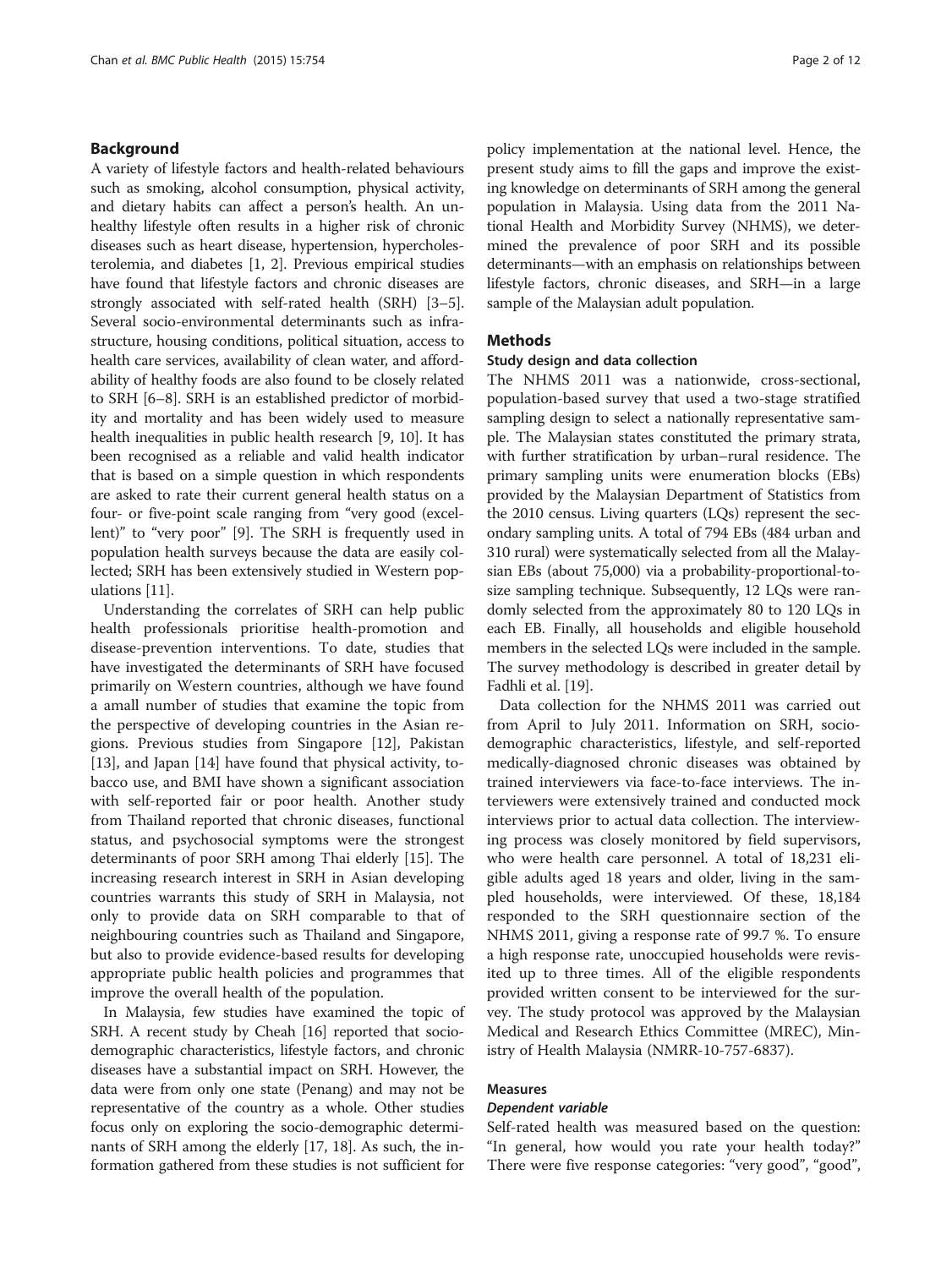"moderate", "not good" and "very bad". For purposes of analysis, the response categories were combined into two groups: "Good", which included "very good" and "good", and "Poor" which included "moderate", "not good" and "very bad". "Good" SRH served as the reference category in the logistic regression analyses.

#### Independent variables

Socio-demographic variables included sex, age, ethnicity, residential area (urban/rural), marital status (single, married, widow/widower/divorcee), educational level (no formal education, primary, secondary, tertiary), current work status (working/not working) and monthly household income. Age was categorised into five groups: 18– 29 years, 30–39 years, 40–49 years, 50–59 years, 60 years and above. Ethnicity was categorised into five groups: Malays, Chinese, Indians, other Bumiputeras (including indigenous Orang Asli in Peninsular Malaysia and the indigenous groups in Sabah and Sarawak such as Kadazan, Murut, Bajau, Melanau, Iban and Bidayuh), and "Others" (including small minority groups that settled in Malaysia such as Sikh, Serani, Portuguese, Indonesian, and Bangladeshi). Monthly household income was grouped into four levels: less than MYR1000, MYR1000–MYR1999, MYR2000–MYR2999, MYR3000 and above [1 Malaysian Ringgit (MYR) ≈ 0.29 US Dollar (USD)].

Lifestyle variables included body mass index (BMI), consumption of fruits and vegetables, physical activity, smoking, and alcohol consumption. Respondents' weight and height were measured using the Tanita 318 digital weighing scale (Tanita Corp., Tokyo, Japan) and the Seca 206 Bodymeter measuring tape (seca GmbH & Co. KG, Hamburg, Germany), to the nearest 0.1 kg and 0.1 cm, respectively. BMI was calculated as weight divided by height in meters squared  $(kg/m^2)$ . According to the World Health Organization (WHO 2000) guidelines [[20\]](#page-10-0), BMI was categorised according to four levels of nutritional status for both men and women: underweight (<18.5), normal (18.5–24.9), overweight (25.0–29.9) and obese (≥30).

Consumption of fruits and vegetables was measured based on four questions: i) "In a typical week, how many days do you eat fruits?" ii) "Usually on the day you eat fruits, how many servings of fruits did you eat in a day?" iii) "In a typical week, how many days do you eat vegetables", and iv) "Usually on the day you eat vegetables, how many servings of vegetables did you eat in a day?" Photographs of foods were used to help respondents recall the serving sizes of the fruits and vegetables they had consumed. The photographs showed single servings of commonly consumed fruits and vegetables such as the following: one medium-sized apple, one mediumsized banana, one slice of papaya, one slice of watermelon, eight medium-sized grapes, one cup of chopped

raw leafy green vegetables or ulam (Malaysian salad herbs), and a half cup of cooked chopped eggplant or tomato or carrot or leafy green vegetables. According to the WHO STEPS criteria [\[21\]](#page-10-0), responses to these four questions were used to obtain an assessment of total average consumption of fruits and vegetables per day, without differentiating between the two categories. Based on the WHO recommendations [\[22](#page-10-0)], consumption of fruits and vegetables was divided into two groups: adequate consumption of fruits and vegetables (≥5 servings per day), and inadequate consumption of fruits and vegetables (<5 servings per day).

The level of physical activity was determined based on the short form of the International Physical Activity Questionnaire (IPAQ), the reliability and validity of which have been established [[23\]](#page-10-0). The original English version of the questionnaire was translated into Bahasa Malaysia, then back-translated into English for verification. The Malay version of IPAQ was pilot tested on 32 adults for concurrent validity (correlation with the original English version) by comparing the correlation of total physical activity from the Malay version with the one obtained from the original English version. An interval of one hour was allowed between administration of the two questionnaires and a good concurrent validity with Spearman correlation coefficient (ρ) of 0.995 for total physical activity was obtained. The IPAQ short form was designed to estimate the overall physical activity level by assessing three specific types of physical activity (walking, moderate-intensity activities and vigorous-intensity activities) undertaken across a comprehensive set of domains (work-related, transportation, leisure time, and domestic/ gardening). The level of physical activity is calculated in terms of metabolic energy expended (MET minutes, or METs), based on the IPAQ analysis protocol [\[24\]](#page-10-0). The total physical activity score is the sum of all METs per week from walking to moderate-intensity activities to vigorous-intensity activities. Survey participants who performed any combination of walking, moderate-intensity activities or vigorous-intensity activities in the past 7 days, with a total physical activity score of at least 600 METs per week were categorised as "active". Those who achieved less than 600 METs per week were classified as "inactive".

Smoking status was divided into three categories: "never smoker" (never smoked in lifetime), "former smoker" (smoked daily or occasionally in the past but not a smoker at the time of the survey), and "current smoker" (smoked any tobacco products either daily or occasionally at the time of the survey). Alcohol consumption status was divided into three categories: "non-drinker" (no alcohol consumption for past 12 months, includes never drinkers), "former drinker" (consumed alcohol in the past but had stopped drinking for the past 12 months) and "current drinker" (consumed alcohol in the past 12 months).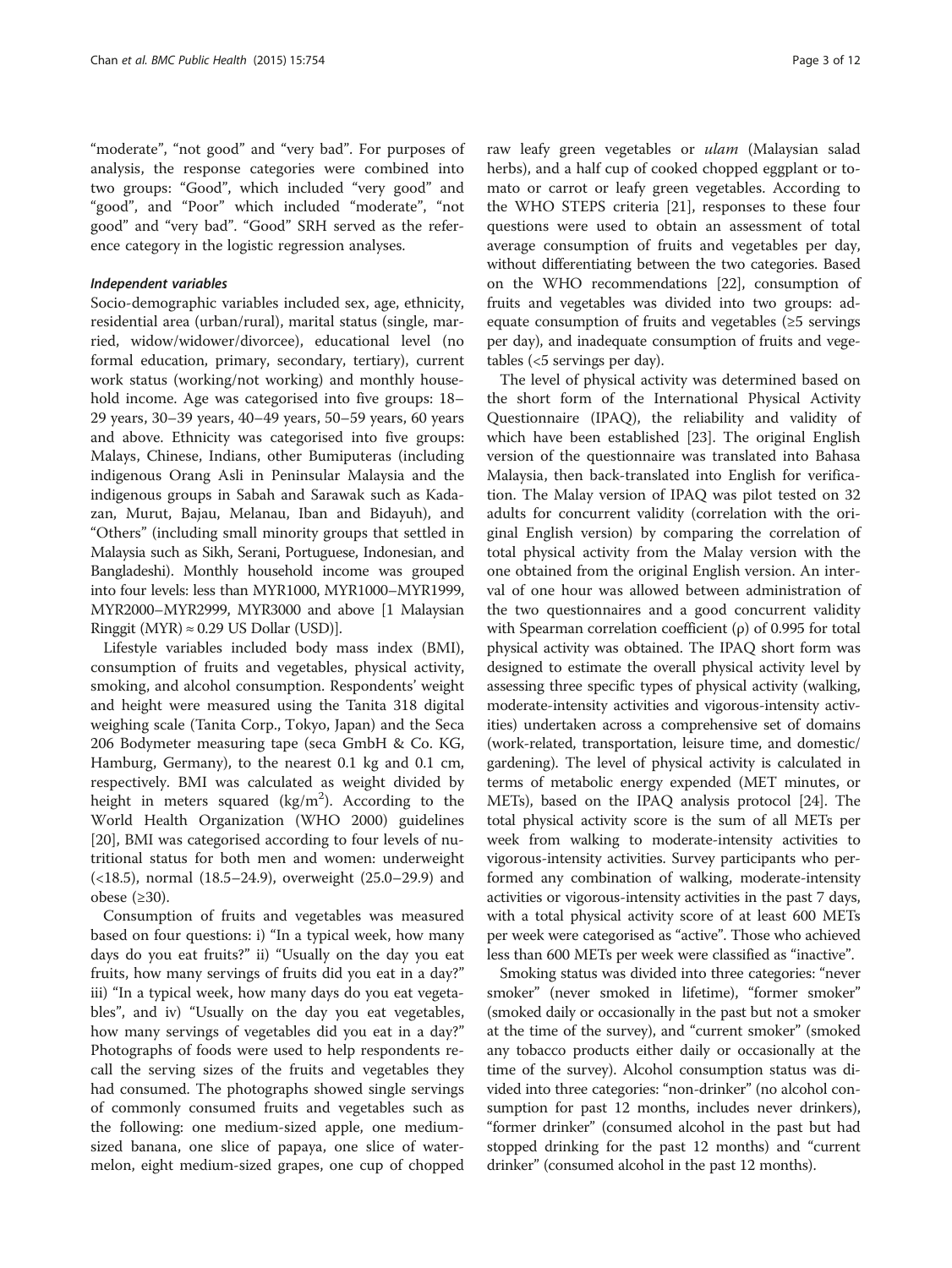For chronic disease status, presence or absence of chronic diseases was based on self-reported information on chronic conditions diagnosed by a doctor or health care professional. Respondents were asked: "Have you ever been told by a doctor or Medical Assistant that you have \_\_\_\_\_\_\_\_\_?" followed by a list of chronic diseases included asthma, arthritis, diabetes mellitus, hypertension, hypercholesterolemia, and heart disease, to which the answer is "yes" or "no".

#### Statistical analyses

Frequency distributions of socio-demographic, lifestyle, and chronic disease variables were analysed by self-rated health status. Descriptive statistics were used to calculate the overall prevalence of poor SRH among Malaysian adults and the prevalence of poor SRH by sociodemographic, lifestyle and chronic disease variables. Associations of the measured factors with poor SRH were tested using chi-square tests. Univariate and multivariate logistic regression analyses were used to investigate the association between poor SRH, socio-demographic, lifestyle, and chronic disease variables, with "Good" SRH as the reference category. The results are presented as crude and adjusted odds ratios (ORs) with 95 % confidence intervals (CIs). Variables that were associated with poor SRH at  $p = < 0.25$  in the univariate analysis were retained in the multivariate logistic regression model [[25\]](#page-10-0). Those variables (i.e., "Others" ethnic group, overweight BMI group, and current drinkers) that by themselves were not significantly related to poor SRH in the univariate analysis, but were considered to make an important contribution in the presence of other variables, were also included in the final model. The multivariate logistic regression model was adjusted for all potential confounding factors and  $p = < 0.05$  was considered to be statistically significant. The statistical analyses were performed using SPSS for Windows (version 20.0) statistical software (IBM Corp., Armonk, NY, USA). All analyses were conducted using a complex sampling design to ensure that sample weights and study design were taken into consideration.

# Results

Table [1](#page-4-0) shows the distribution of socio-demographic characteristics, lifestyle factors, and chronic disease variables across the two categories of SRH ("good" and "poor") in the study sample  $(n = 18,184)$ . The sample included more women (53.4 %) than men (46.6 %). Among the 18,184 respondents, the distribution of self-rated health was as follow: "very good" 3,468 (19.4 %); "good" 11,031 (60.4 %); "moderate" 3,349 (18.2 %); "not good" 316 (1.8 %); and "very bad" 20 (0.1 %) (see Additional file [1:](#page-9-0) Table S1). We combined the five categories into two, "good" ("very good" and "good") and "poor" ("moderate", "not good," and "very bad") SRH, with 79.9 %  $(n =$ 14,499) of participants reporting good SRH, and 20.1 %  $(n = 3685)$  reporting poor SRH. A higher proportion of women (57.5 %) than men (42.5 %) reported poor SRH. Similarly, a higher proportion of older adults (aged 60 years and above) reported poor SRH than younger adults (Table [1](#page-4-0)).

Table [2](#page-5-0) shows the prevalence of poor SRH by sociodemographic characteristics, lifestyle factors, and chronic disease variables. Overall, the prevalence of poor SRH was higher among women (21.7 %) than men (18.4 %). The prevalence of poor SRH increased with age and was highest in the oldest age group  $\geq 60$  years (32.0 %). A higher prevalence of poor SRH was also found among Other Bumiputeras, rural residents, widows/widowers/divorcees, individuals with no formal education, and those who were currently not working. Prevalence of poor SRH was significantly related to sex, age, ethnicity, residential area, marital status, education level, current work status, BMI status, physical activity status, smoking status, and chronic disease status ( $p = < 0.001$ ). Regarding lifestyle variables, individuals who were underweight, physically inactive, and former smokers had higher prevalence of poor SRH. Survey participants who had chronic diseases such as asthma, arthritis, diabetes mellitus, hypertension, hypercholesterolemia, and heart disease were found to have a higher prevalence of poor SRH, compared with their counterparts who did not have these diseases.

Table [3](#page-6-0) shows the results of univariate and multivariate logistic regression analyses for poor SRH by sociodemographic characteristics, lifestyle factors, and chronic disease variables. In the univariate analysis, all variables were associated with poor SRH at  $p = < 0.25$  except for "Others" ethnic group, monthly household income, overweight BMI group, and current drinkers. In the final multivariate logistic regression model, we included all variables that were statistically significant in univariate analysis  $(p = < 0.25)$  except for the "monthly household income" variable. After adjusting for all selected factors in the multivariate analysis, the odds of poor SRH were significantly higher for women compared with men, among older people (aged ≥60 years) compared with younger people (aged 18–29 years), and among people living in rural areas compared with urban areas. Malays, other Bumiputeras and "Others" ethnic groups had higher odds of poor SRH compared with the Chinese. Respondents who were underweight ( $p = < 0.05$ ), physically inactive  $(p = 0.001)$ , former smokers  $(p = 0.01)$ , current drinkers  $(p = < 0.01)$ , and former drinkers  $(p = < 0.05)$  reported significantly higher odds of poor SRH compared with their respective counterparts. Self-reported medicallydiagnosed chronic diseases that were significantly associated with poor SRH were asthma, arthritis, hypertension, hypercholesterolemia, and heart disease ( $p = < 0.001$  for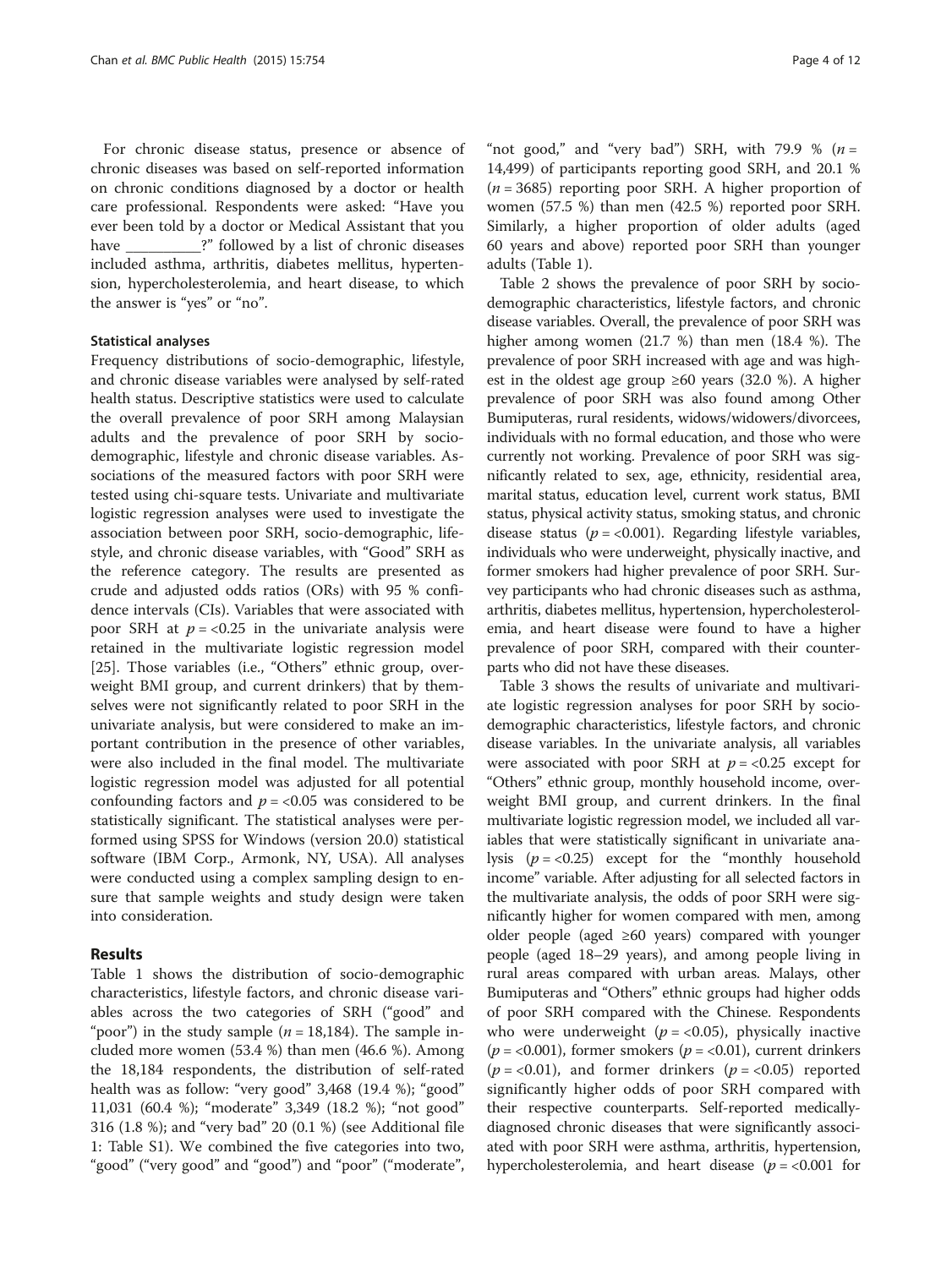| Variables                                                                            | Total<br>$(n=18184)$ | Self-rated<br>health status |                    |  |
|--------------------------------------------------------------------------------------|----------------------|-----------------------------|--------------------|--|
|                                                                                      |                      | Good<br>$(n=14499)$         | Poor<br>$(n=3685)$ |  |
|                                                                                      | n (%)                | n (%)                       | n (%)              |  |
| Sex                                                                                  |                      |                             |                    |  |
| Men                                                                                  | 8588 (46.6)          | 7023 (47.7 %)               | 1565 (42.5 %)      |  |
| Women                                                                                | 9596 (53.4)          | 7476 (52.3 %)               | 2120 (575 %)       |  |
| Age group (years) <sup>a</sup>                                                       |                      |                             |                    |  |
| 18–29                                                                                | 4599 (26.4)          | 3871 (27.9)                 | 728 (20.6)         |  |
| $30 - 39$                                                                            | 3452 (20.2)          | 2844 (20.8)                 | 608 (17.7)         |  |
| $40 - 49$                                                                            | 3441 (20.5)          | 2735 (20.5)                 | 706 (20.0)         |  |
| $50 - 59$                                                                            | 2981 (17.4)          | 2332 (17.4)                 | 649 (17.5)         |  |
| $\geq 60$                                                                            | 2687 (15.6)          | 1822 (13.4)                 | 865 (24.2)         |  |
| Ethnicity                                                                            |                      |                             |                    |  |
| Malays                                                                               | 10,309 (54.6)        | 8143 (54.0)                 | 2166 (57.2)        |  |
| Chinese                                                                              | 3546 (20.5)          | 2976 (21.4)                 | 570 (16.8)         |  |
| Indians                                                                              | 1446 (8.4)           | 1159 (8.5)                  | 287 (7.8)          |  |
| Other Bumiputeras                                                                    | 1802 (11.6)          | 1313 (11.1)                 | 489 (13.6)         |  |
| Others                                                                               | 1081 (4.9)           | 908 (5.0)                   | 173 (4.6)          |  |
| Residential area                                                                     |                      |                             |                    |  |
| Urban                                                                                | 10,116 (58.1)        | 8238 (59.4)                 | 1878 (53.1)        |  |
| Rural                                                                                | 8068 (41.9)          | 6261 (40.6)                 | 1807 (46.9)        |  |
| Marital status <sup>a</sup>                                                          |                      |                             |                    |  |
| Single                                                                               | 4905 (26.7)          | 4166 (28.4)                 | 739 (19.9)         |  |
| Married                                                                              | 11,851 (65.5)        | 9330 (64.6)                 | 2521 (68.9)        |  |
| Widow/widower/divorcee                                                               | 1419 (7.8)           | 997 (7.0)                   | 422 (11.1)         |  |
| Education level <sup>a</sup>                                                         |                      |                             |                    |  |
| No formal education                                                                  | 1442 (8.0)           | 1007(7.0)                   | 435 (12.0)         |  |
| Primary                                                                              | 4296 (23.8)          | 3256 (22.7)                 | 1040 (28.1)        |  |
| Secondary                                                                            | 8703 (49.0)          | 7106 (50.3)                 | 1597 (43.8)        |  |
| Tertiary                                                                             | 3395 (19.2)          | 2838 (20.0)                 | 557 (16.1)         |  |
| Currently working <sup>a</sup>                                                       |                      |                             |                    |  |
| Yes                                                                                  | 10,689 (59.3)        | 8767 (60.6)                 | 1922 (54.3)        |  |
| No                                                                                   | 7484 (40.7)          | 5724 (39.4)                 | 1760 (45.7)        |  |
| Monthly household income<br>$(1$ MYR $\approx$ 0.29 USD)                             |                      |                             |                    |  |
| <rm1000< td=""><td>3458 (17.1)</td><td>2712 (16.9)</td><td>746 (18.0)</td></rm1000<> | 3458 (17.1)          | 2712 (16.9)                 | 746 (18.0)         |  |
| RM1000-RM1999                                                                        | 3669 (18.2)          | 2932 (18.0)                 | 737 (18.8)         |  |
| RM2000-RM2999                                                                        | 3084 (16.8)          | 2463 (16.9)                 | 621 (16.6)         |  |
| ≥RM3000                                                                              | 7973 (47.9)          | 6392 (48.1)                 | 1581 (46.6)        |  |
| BMI status (kg/m <sup>2</sup> ) <sup>a</sup>                                         |                      |                             |                    |  |
| Underweight (<18.5)                                                                  | 1211 (7.8)           | 954 (7.5)                   | 257 (8.7)          |  |
| Normal (18.5-24.9)                                                                   | 7189 (45.5)          | 5868 (46.1)                 | 1321 (42.9)        |  |
| Overweight (25.0–29.9)                                                               | 4842 (30.6)          | 3874 (30.7)                 | 968 (30.0)         |  |

<span id="page-4-0"></span>Table 1 Distribution of socio-demographic characteristics, lifestyle factors, and self-reported medically-diagnosed chronic diseases, by self-rated health status, NHMS 2011

Table 1 Distribution of socio-demographic characteristics, lifestyle factors, and self-reported medically-diagnosed chronic diseases, by self-rated health status, NHMS 2011 (Continued)

| Obese $(230)$                                        | 2593 (16.2)   | 1971 (15.7)   | 622 (18.3)  |
|------------------------------------------------------|---------------|---------------|-------------|
| Consumption of fruits<br>and vegetables <sup>a</sup> |               |               |             |
| <5 servings/day                                      | 16,844 (92.8) | 13,402 (92.6) | 3442 (93.4) |
| $\geq$ 5 servings/day                                | 1314 (7.2)    | 1075 (7.4)    | 239(6.6)    |
| Physical activity<br>status <sup>a</sup>             |               |               |             |
| Active                                               | 11,570 (64.0) | 9472 (65.9)   | 2098 (56.7) |
| Inactive                                             | 6476 (36.0)   | 4914 (34.1)   | 1562 (43.4) |
| Smoking status <sup>a</sup>                          |               |               |             |
| Never smoker                                         | 12,769 (70.8) | 10,199 (70.9) | 2570 (70.2) |
| Former smoker                                        | 1215(7.1)     | 864 (6.4)     | 351 (9.8)   |
| Current smoker                                       | 4069 (22.1)   | 3334 (22.7)   | 735 (20.0)  |
| Drinking status <sup>a</sup>                         |               |               |             |
| Non-drinker                                          | 15,482 (84.5) | 12,374 (84.6) | 3108 (84.0) |
| Former drinker                                       | 959 (5.6)     | 723 (5.4)     | 236 (6.2)   |
| Current drinker                                      | 1642 (9.9)    | 1325 (10.0)   | 317 (9.9)   |
| Presence of chronic disease <sup>b</sup>             |               |               |             |
| Asthma                                               | 1142 (6.3)    | 781 (5.5)     | 361 (9.9)   |
| Arthritis                                            | 985 (5.5)     | 577 (4.2)     | 408 (10.3)  |
| Diabetes mellitus                                    | 1546 (9.3)    | 1082(8.5)     | 464 (12.3)  |
| Hypertension                                         | 2679 (15.6)   | 1820 (13.6)   | 859 (23.6)  |
| Hypercholesterolemia                                 | 1578 (9.4)    | 1058 (8.0)    | 520 (14.5)  |
| Heart disease                                        | 612(3.1)      | 356 (2.3)     | 256 (6.4)   |

<sup>a</sup> Differences in 'N' values are due to missing data on variables.<br><sup>b/N'</sup> values and persentages shown refer only to respondents

b'N' values and percentages shown refer only to respondents who reported the presence of chronic disease.

each). Individuals with diabetes mellitus were not significantly associated with poor SRH in our study.

## **Discussion**

The prevalence of poor SRH in Malaysia (20.1 %) is similar to that reported in neighbouring Singapore (23.2 %) [[12\]](#page-10-0), which may be related to similarity of both ethnic composition and socio-economic characteristics. However, the level of poor SRH is much higher in Malaysia than in Japan (9.8 %) [[26\]](#page-10-0), Canada (11.9 %) [[27](#page-10-0)] or the United States (16.4 %) [[28](#page-10-0)]. Conversely, poor SRH is much lower in Malaysia than in Pakistan (65.1 %) [[13](#page-10-0)]. Such comparisons across countries should be viewed with caution because of differences in the characteristics of the study populations (e.g., age range, gender, ethnic groups) and differences in the methodology used (e.g., type of rating scale, method used to elicit responses, and wording of questions) [\[29](#page-10-0)]. Additionally, differences in health status can be linked to different geographical, cultural, socio-economic, and socio-political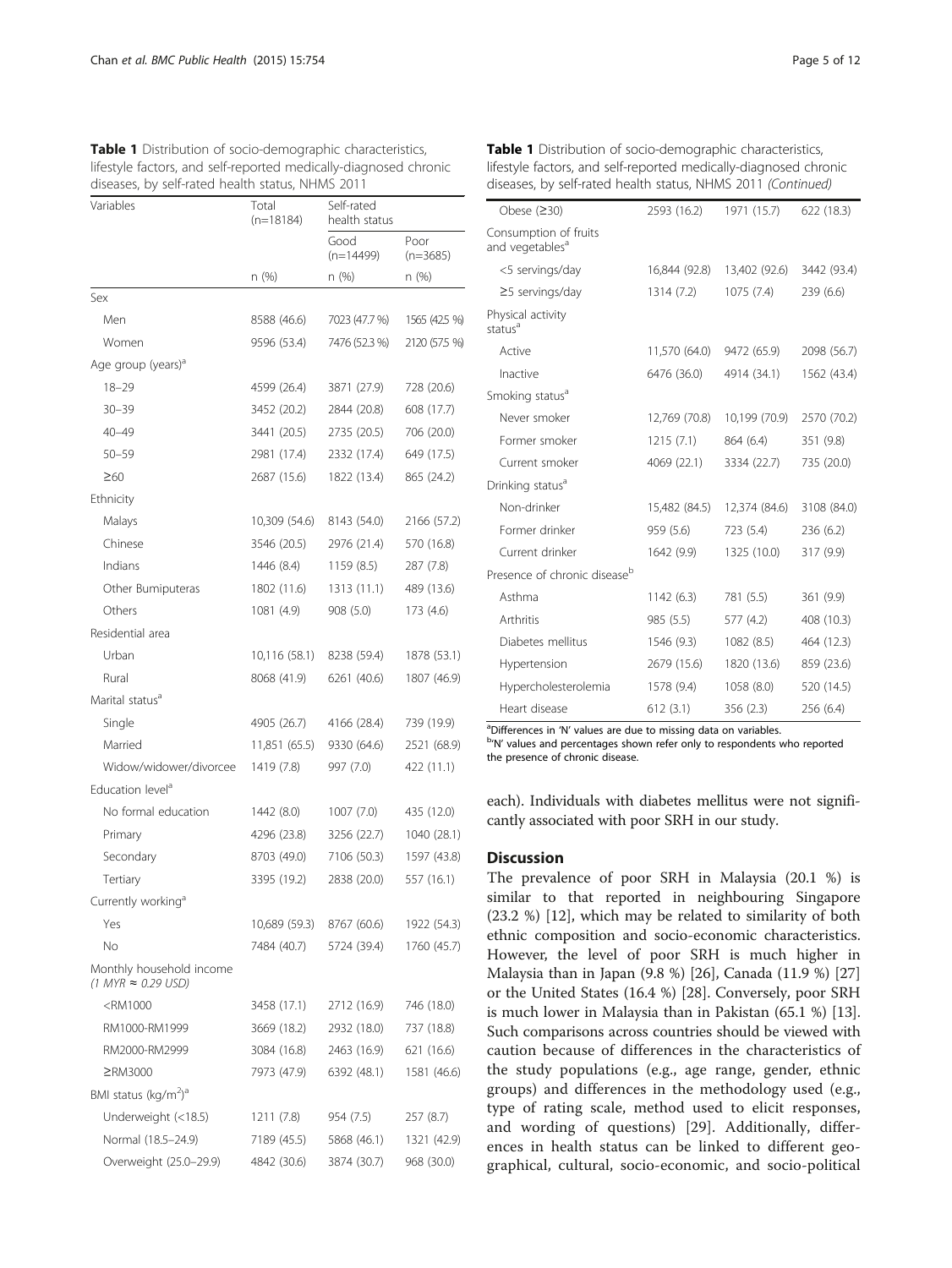<span id="page-5-0"></span>

| <b>Table 2</b> Prevalence of poor self-rated health by      |
|-------------------------------------------------------------|
| socio-demographic characteristics, lifestyle factors, and   |
| chronic disease status among Malaysian adults aged 18 years |
| and above, NHMS 2011                                        |

| Variables                                                                          | Prevalence (%) | 95 % CI       | <i>p</i> -value |
|------------------------------------------------------------------------------------|----------------|---------------|-----------------|
| SOCIO-DEMOGRAPHIC<br><b>CHARACTERISTICS</b>                                        |                |               |                 |
| Sex                                                                                |                |               | < 0.001         |
| Men                                                                                | 18.4           | $17.2 - 19.6$ |                 |
| Women                                                                              | 21.7           | $20.5 - 22.9$ |                 |
| Total                                                                              | 20.1           | $19.2 - 21.1$ |                 |
| Age group (years)                                                                  |                |               | < 0.001         |
| $18 - 29$                                                                          | 16.2           | $14.7 - 17.8$ |                 |
| $30 - 39$                                                                          | 18.1           | $16.3 - 20.0$ |                 |
| 40-49                                                                              | 20.2           | $18.5 - 22.1$ |                 |
| $50 - 59$                                                                          | 20.7           | $18.8 - 22.8$ |                 |
| $\geq 60$                                                                          | 32.0           | 29.6-34.6     |                 |
| Ethnicity                                                                          |                |               | < 0.001         |
| Malays                                                                             | 21.1           | $20.0 - 22.2$ |                 |
| Chinese                                                                            | 16.6           | 14.9-18.3     |                 |
| Indians                                                                            | 18.7           | $15.8 - 22.1$ |                 |
| Other Bumiputeras                                                                  | 23.6           | $20.3 - 27.2$ |                 |
| Others                                                                             | 18.8           | $15.2 - 23.0$ |                 |
| Residential area                                                                   |                |               | < 0.001         |
| Urban                                                                              | 18.4           | $17.2 - 19.6$ |                 |
| Rural                                                                              | 22.6           | $21.1 - 24.0$ |                 |
| Marital status                                                                     |                |               | < 0.001         |
| Single                                                                             | 15.0           | $13.6 - 16.5$ |                 |
| Married                                                                            | 21.2           | 20.1-22.3     |                 |
| Widow/widower/divorcee                                                             | 28.6           | $25.6 - 31.7$ |                 |
| Educational level                                                                  |                |               | < 0.001         |
| No formal education                                                                | 30.5           | $27.2 - 33.9$ |                 |
| Primary education                                                                  | 23.9           | $22.1 - 25.7$ |                 |
| Secondary education                                                                | 18.1           | 16.9-19.2     |                 |
| Tertiary education                                                                 | 16.9           | 15.3-18.7     |                 |
| Current work status                                                                |                |               | < 0.001         |
| Working                                                                            | 18.4           | $17.3 - 19.7$ |                 |
| Non-working                                                                        | 22.6           | $21.3 - 24.0$ |                 |
| Monthly household income<br>$(1$ MYR $\approx$ 0.29 USD)                           |                |               | 0.530           |
| <myr1000< td=""><td>21.1</td><td><math>19.2 - 23.2</math></td><td></td></myr1000<> | 21.1           | $19.2 - 23.2$ |                 |
| MYR1000-MYR1999                                                                    | 20.8           | $19.0 - 22.6$ |                 |
| MYR2000-MYR2999                                                                    | 19.9           | 18.0-21.9     |                 |
| ≥MYR3000                                                                           | 19.6           | 18.3-21.0     |                 |
| <b>LIFESTYLE FACTORS</b>                                                           |                |               |                 |
| BMI status (kg/m <sup>2</sup> )                                                    |                |               | < 0.001         |

| <b>Table 2</b> Prevalence of poor self-rated health by      |
|-------------------------------------------------------------|
| socio-demographic characteristics, lifestyle factors, and   |
| chronic disease status among Malaysian adults aged 18 years |
| and above, NHMS 2011 (Continued)                            |

| Underweight (<18.5)                     | 22.5 | 19.4-25.8     |         |
|-----------------------------------------|------|---------------|---------|
| Normal (18.5-24.9)                      | 18.8 | $17.6 - 20.1$ |         |
| Overweight (25.0-29.9)                  | 19.6 | 18.0-21.2     |         |
| Obese $(230)$                           | 22.4 | $20.4 - 24.6$ |         |
| Consumption of fruits and<br>vegetables |      |               | 0.235   |
| <5 servings/day                         | 20.3 | $19.3 - 21.3$ |         |
| $\geq$ 5 servings/day                   | 18.4 | $15.6 - 21.5$ |         |
| Physical activity status                |      |               | < 0.001 |
| Active                                  | 17.8 | $16.7 - 18.9$ |         |
| Inactive                                | 24.3 | $22.8 - 25.8$ |         |
| Smoking status                          |      |               | < 0.001 |
| Never smoker                            | 20.0 | 18.9-21.0     |         |
| Former smoker                           | 27.9 | 24.8-31.2     |         |
| Current smoker                          | 18.1 | $16.5 - 19.8$ |         |
| Drinking status                         |      |               | 0.474   |
| Non-drinker                             | 20.0 | $19.0 - 21.0$ |         |
| Former drinker                          | 22.3 | $18.8 - 26.2$ |         |
| Current drinker                         | 19.9 | $17.2 - 22.9$ |         |
| <b>CHRONIC DISEASE STATUS</b>           |      |               |         |
| Asthma                                  |      |               | < 0.001 |
| Yes                                     | 31.3 | 27.9-34.8     |         |
| No                                      | 19.4 | $18.4 - 20.3$ |         |
| Arthritis                               |      |               | < 0.001 |
| Yes                                     | 38.0 | 34.0-42.2     |         |
| No                                      | 19.1 | $18.2 - 20.0$ |         |
| Diabetes mellitus                       |      |               | < 0.001 |
| Yes                                     | 27.4 | 24.4-30.5     |         |
| No                                      | 19.9 | 18.9-21.0     |         |
| Hypertension                            |      |               | < 0.001 |
| Yes                                     | 31.2 | 28.9-33.5     |         |
| No                                      | 19.5 | $17.7 - 19.7$ |         |
| Hypercholesterolemia                    |      |               | < 0.001 |
| Yes                                     | 32.0 | 29.0-35.3     |         |
| No                                      | 19.5 | 18.5-20.5     |         |
| Heart disease                           |      |               | < 0.001 |
| Yes                                     | 41.5 | $36.5 - 46.6$ |         |
| No                                      | 19.4 | 18.5-20.4     |         |

factors, as well as other factors that affect perception of one's self-rated health [[30, 31](#page-10-0)].

The present study found a significant association between specific lifestyle factors and SRH. Individuals who are underweight, physically inactive, former smokers,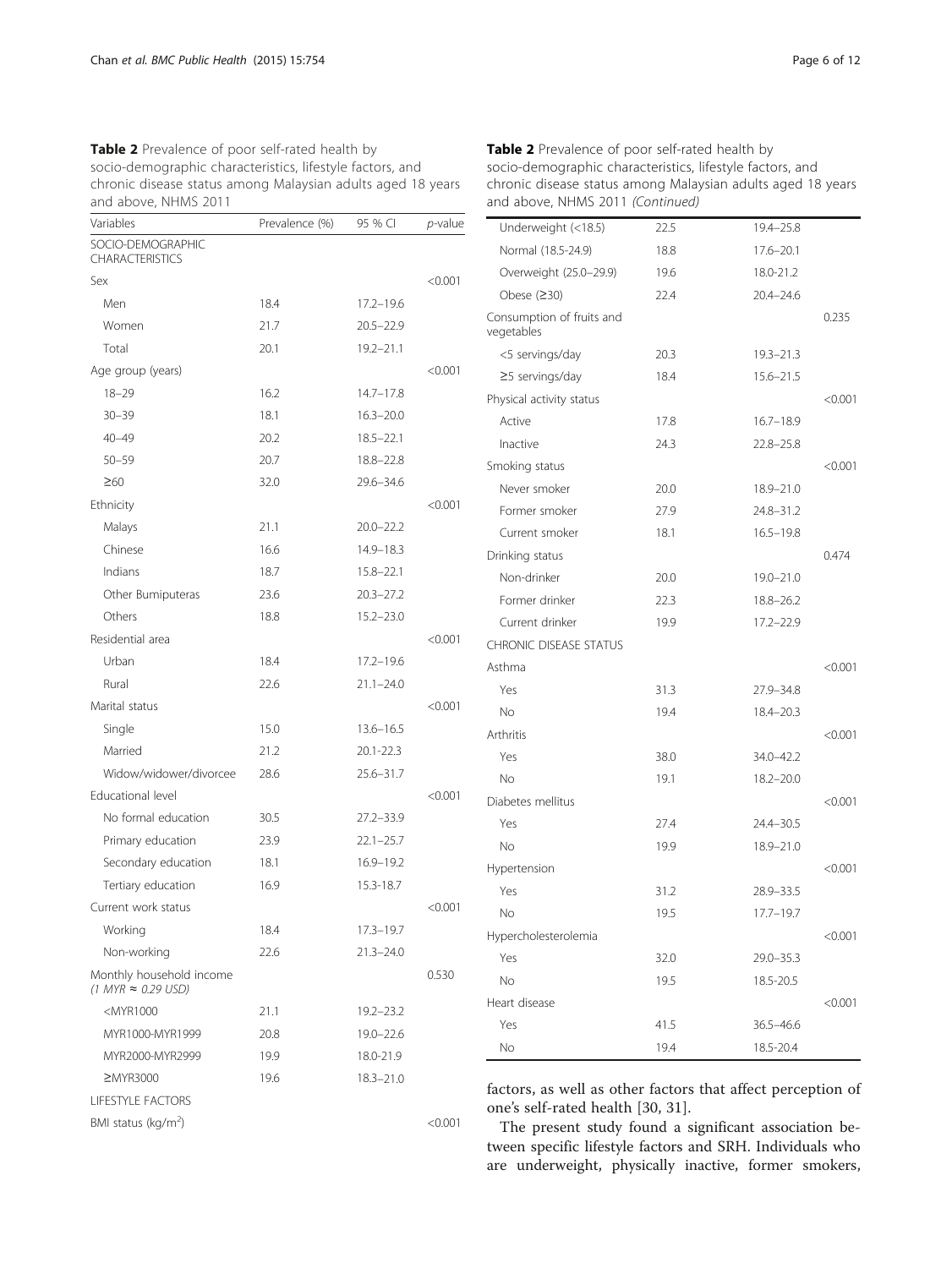<span id="page-6-0"></span>**Table 3** Univariate and multivariate logistic regression analyses for poor self-rated health, Malaysian adults aged 18 years and older, by socio-demographic characteristics, lifestyle factors, and chronic disease status

| Variables                                                                                          | Crude OR (95 % CI)  | $p$ -value | Adjusted OR <sup>a</sup> (95 % CI) | $p$ -value |
|----------------------------------------------------------------------------------------------------|---------------------|------------|------------------------------------|------------|
| SOCIO-DEMOGRAPHIC CHARACTERISTICS                                                                  |                     |            |                                    |            |
| Sex                                                                                                |                     |            |                                    |            |
| Men                                                                                                | 1.00                |            | 1.00                               |            |
| Women                                                                                              | $1.23(1.12 - 1.35)$ | < 0.001    | $1.32(1.15 - 1.52)$                | < 0.001    |
| Age group (years)                                                                                  |                     |            |                                    |            |
| $18 - 29$                                                                                          | 1.00                |            | 1.00                               |            |
| $30 - 39$                                                                                          | 1.15 (0.98-1.35)    | 0.098      | 1.08 (0.89-1.32)                   | 0.436      |
| $40 - 49$                                                                                          | $1.32(1.13 - 1.54)$ | 0.001      | $1.16(0.95 - 1.43)$                | 0.154      |
| $50 - 59$                                                                                          | $1.36(1.16 - 1.58)$ | < 0.001    | $1.05(0.85 - 1.30)$                | 0.653      |
| $\geq 60$                                                                                          | 2.44 (2.09-2.86)    | < 0.001    | $1.51(1.17-1.93)$                  | 0.001      |
| Ethnicity                                                                                          |                     |            |                                    |            |
| Malays                                                                                             | $1.35(1.17-1.54)$   | < 0.001    | $1.52(1.27 - 1.81)$                | < 0.001    |
| Chinese                                                                                            | 1.00                |            | 1.00                               |            |
| Indians                                                                                            | $1.16(0.91 - 1.48)$ | 0.226      | 1.20 (0.92-1.57)                   | 0.187      |
| Other Bumiputeras                                                                                  | $1.55(1.25 - 1.93)$ | < 0.001    | $1.62(1.28 - 2.07)$                | < 0.001    |
| Others                                                                                             | $1.17(0.88 - 1.54)$ | 0.280      | $1.46(1.07 - 2.00)$                | 0.018      |
| Residential area                                                                                   |                     |            |                                    |            |
| Urban                                                                                              | 1.00                |            | 1.00                               |            |
| Rural                                                                                              | $1.29(1.15 - 1.45)$ | < 0.001    | $1.15(1.01-1.31)$                  | 0.032      |
| Marital status                                                                                     |                     |            |                                    |            |
| Single                                                                                             | 1.00                |            | 1.00                               |            |
| Married                                                                                            | $1.52(1.35 - 1.71)$ | < 0.001    | $1.09(0.90 - 1.31)$                | 0.413      |
| Widow/widower/divorcee                                                                             | 2.26 (1.88-2.72)    | < 0.001    | $1.00(0.76 - 1.32)$                | 0.992      |
| Educational level                                                                                  |                     |            |                                    |            |
| No formal education                                                                                | $2.15(1.77 - 2.62)$ | < 0.001    | $1.07(0.81 - 1.40)$                | 0.647      |
| Primary education                                                                                  | 1.54 (1.33-1.79)    | < 0.001    | $1.13(0.93 - 1.36)$                | 0.220      |
| Secondary education                                                                                | $1.08(0.95 - 1.24)$ | 0.243      | 1.08 (0.93-1.26)                   | 0.296      |
| Tertiary education                                                                                 | 1.00                |            | 1.00                               |            |
| Current work status                                                                                |                     |            |                                    |            |
| Working                                                                                            | 1.00                |            | 1.00                               |            |
| Not working                                                                                        | $1.30(1.17-1.43)$   | < 0.001    | $0.94(0.82 - 1.07)$                | 0.337      |
| Monthly household income (1 MYR $\approx$ 0.29 USD)                                                |                     |            |                                    |            |
| <myr1000< td=""><td><math>1.10(0.95 - 1.26)</math></td><td>0.251</td><td></td><td></td></myr1000<> | $1.10(0.95 - 1.26)$ | 0.251      |                                    |            |
| MYR1000-MYR1999                                                                                    | $1.07(0.94 - 1.23)$ | 0.305      |                                    |            |
| MYR2000-MYR2999                                                                                    | $1.02(0.88 - 1.18)$ | 0.822      |                                    |            |
| ≥MYR3000                                                                                           | 1.00                |            |                                    |            |
| LIFESTYLE FACTORS                                                                                  |                     |            |                                    |            |
| BMI status (kg/m <sup>2</sup> )                                                                    |                     |            |                                    |            |
| Underweight (<18.5)                                                                                | $1.25(1.03 - 1.51)$ | 0.022      | $1.29(1.05 - 1.57)$                | 0.014      |
| Normal (18.5-24.9)                                                                                 | 1.00                |            | 1.00                               |            |
| Overweight (25.0-29.9)                                                                             | 1.05 (0.93-1.19)    | 0.417      | $0.94$ $(0.83 - 1.07)$             | 0.356      |
| Obese $(230)$                                                                                      | $1.25(1.09-1.43)$   | 0.002      | $1.06(0.91 - 1.23)$                | 0.470      |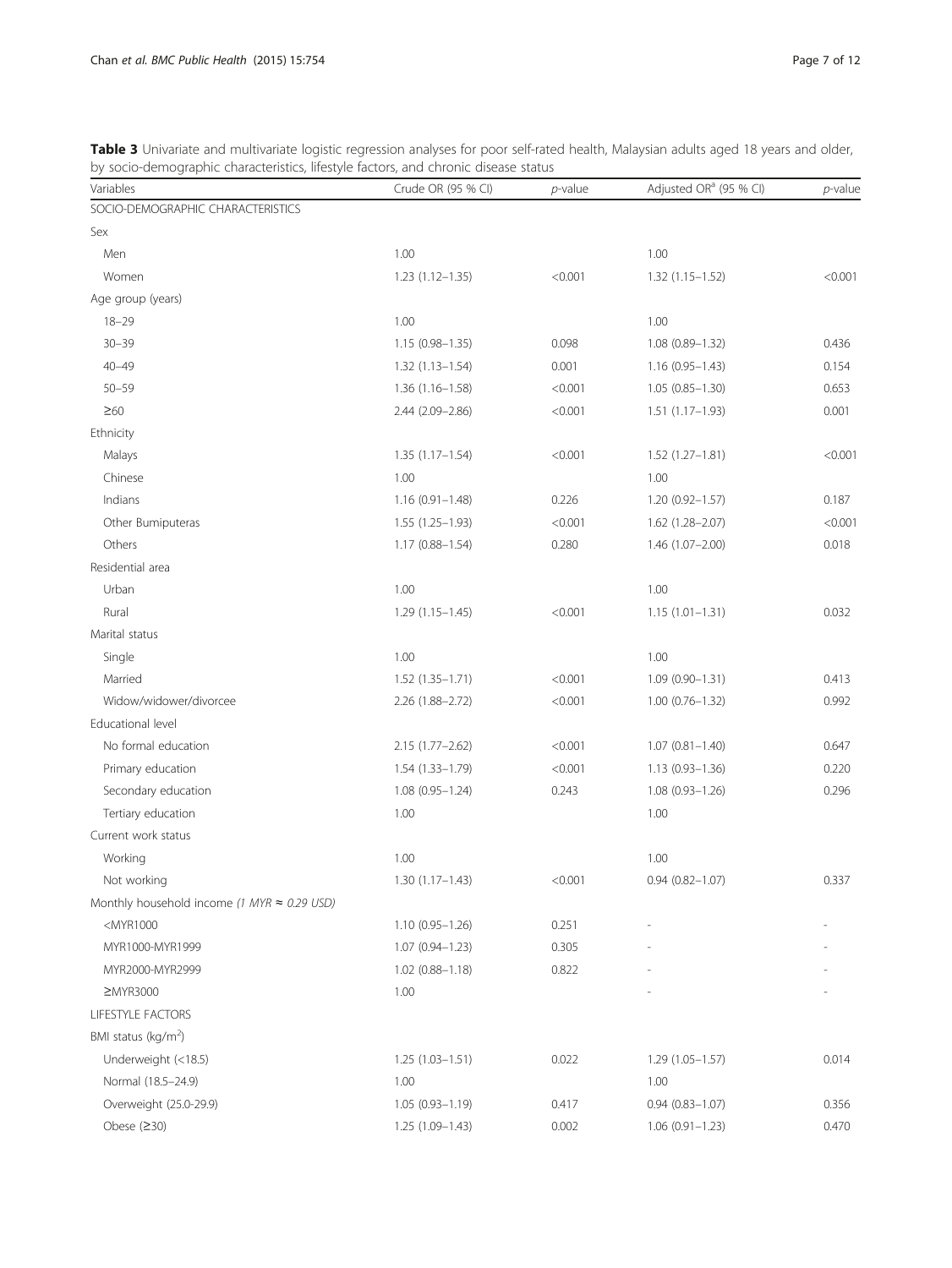Table 3 Univariate and multivariate logistic regression analyses for poor self-rated health, Malaysian adults aged 18 years and older, by socio-demographic characteristics, lifestyle factors, and chronic disease status (Continued)

| Consumption of fruits and vegetables |                     |         |                     |         |
|--------------------------------------|---------------------|---------|---------------------|---------|
| <5 servings/day                      | 1.13 (0.92-1.38)    | 0.235   | $1.10(0.88 - 1.37)$ | 0.412   |
| ≥5 servings/day                      | 1.00                |         | 1.00                |         |
| Physical activity status             |                     |         |                     |         |
| Active                               | 1.00                |         | 1.00                |         |
| Inactive                             | $1.48(1.34 - 1.63)$ | < 0.001 | $1.25(1.11 - 1.39)$ | < 0.001 |
| Smoking status                       |                     |         |                     |         |
| Never smoker                         | 1.00                |         | 1.00                |         |
| Former smoker                        | $1.55(1.31 - 1.84)$ | < 0.001 | $1.38(1.12 - 1.70)$ | 0.003   |
| Current smoker                       | $0.89(0.79 - 1.00)$ | 0.047   | $1.08(0.91 - 1.29)$ | 0.356   |
| Drinking status                      |                     |         |                     |         |
| Non-drinker                          | 1.00                |         | 1.00                |         |
| Former drinker                       | $1.15(0.92 - 1.43)$ | 0.218   | $1.27(1.01 - 1.62)$ | 0.049   |
| Current drinker                      | $1.00(0.83 - 1.20)$ | 0.975   | 1.35 (1.08-1.68)    | 0.008   |
| <b>CHRONIC DISEASE STATUS</b>        |                     |         |                     |         |
| Asthma                               |                     |         |                     |         |
| Yes                                  | $1.89(1.60 - 2.25)$ | < 0.001 | $1.66(1.36 - 2.03)$ | < 0.001 |
| <b>No</b>                            | 1.00                |         | 1.00                |         |
| Arthritis                            |                     |         |                     |         |
| Yes                                  | 2.60 (2.19-3.09)    | < 0.001 | 1.87 (1.52-2.29)    | < 0.001 |
| No                                   | 1.00                |         | 1.00                |         |
| Diabetes mellitus                    |                     |         |                     |         |
| Yes                                  | 1.51 (1.29-1.78)    | < 0.001 | $0.89(0.72 - 1.09)$ | 0.261   |
| No                                   | 1.00                |         | 1.00                |         |
| Hypertension                         |                     |         |                     |         |
| Yes                                  | $1.97(1.77 - 2.20)$ | < 0.001 | $1.39(1.18 - 1.64)$ | < 0.001 |
| <b>No</b>                            | 1.00                |         | 1.00                |         |
| Hypercholesterolemia                 |                     |         |                     |         |
| Yes                                  | 1.95 (1.69-2.26)    | < 0.001 | 1.43 (1.18-1.74)    | < 0.001 |
| <b>No</b>                            | 1.00                |         | 1.00                |         |
| Heart disease                        |                     |         |                     |         |
| Yes                                  | 2.94 (2.38-3.63)    | < 0.001 | 1.85 (1.43-2.39)    | < 0.001 |
| No                                   | 1.00                |         | 1.00                |         |

<sup>a</sup>Odds ratios (ORs) adjusted for all other variables shown in the table.

and current drinkers were significantly associated with poor SRH. Previous studies have reported that obesity and underweight are significantly associated with poor SRH [\[13](#page-10-0), [32, 33\]](#page-10-0); however, our study found that only underweight was significantly associated with poor SRH. This finding was in line with the result of a study in Singapore [\[34\]](#page-10-0) that found no significant association between obesity and poor SRH. Conflicting findings have emerged regarding the association between BMI and SRH across different studies and populations. Two studies in Greece showed inconsistent findings between

urban and rural populations, with obesity associated with poor SRH in urban populations [\[35](#page-10-0)] but no significant association between BMI and SRH in rural populations [[36](#page-10-0)]. Another Greek study reported that obesity is associated with good SRH in centenarians [\[37\]](#page-10-0). The inconsistent association between BMI and SRH is partially related to differences in perceptions about the body and health in the study populations [\[38\]](#page-10-0). In our study, a possible explanation for the association between underweight and poor SRH among Malaysians is that people may be influenced by traditional ideas that being "heavy"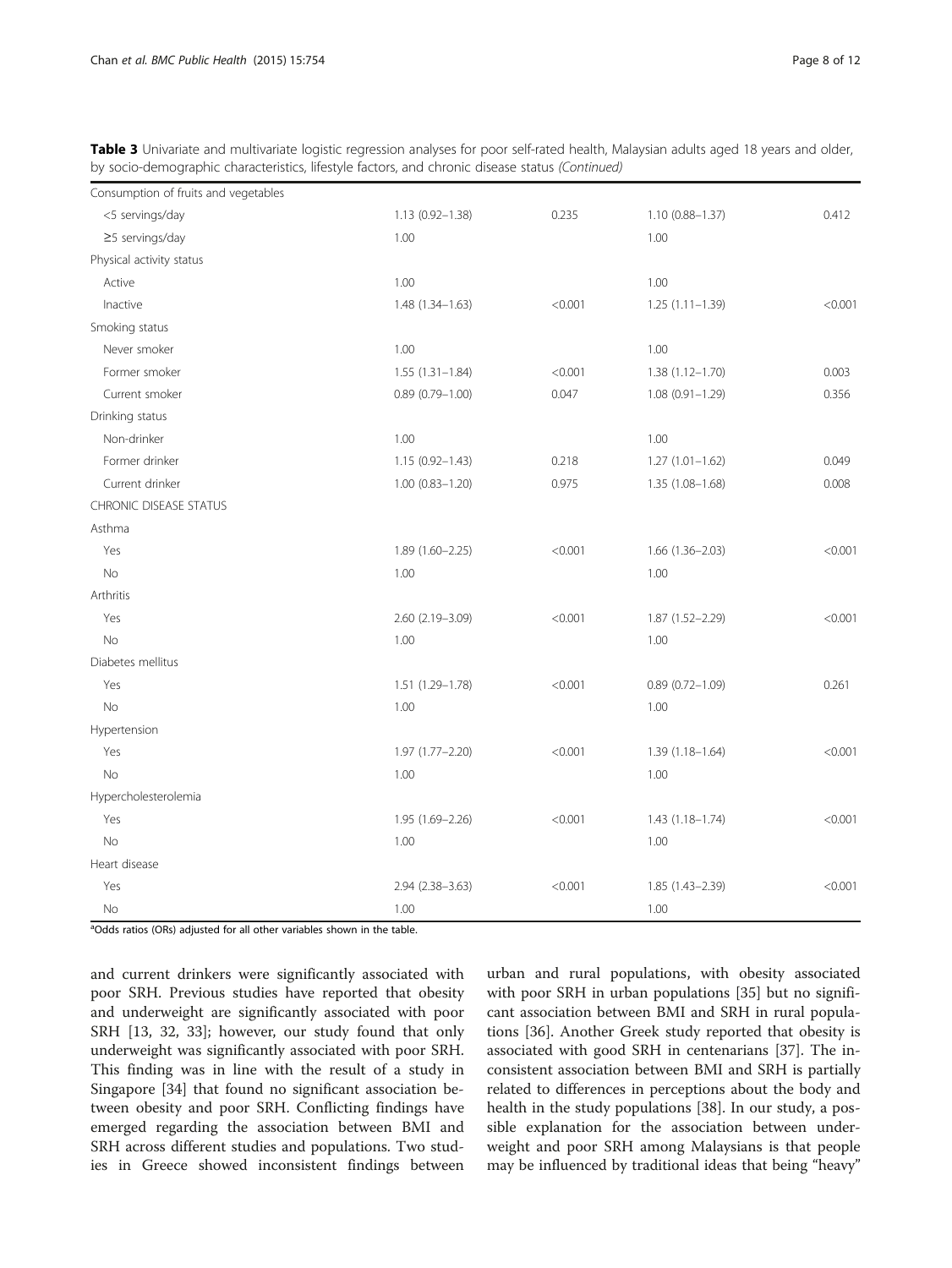(overweight/obesity) is "healthy," while being underweight is not healthy [\[39](#page-10-0)].

Previous studies have consistently shown that physical activity and exercise have positive effects on SRH [\[40](#page-10-0)–[43](#page-10-0)]. Our results generally support this finding by showing that individuals who were physically inactive were more likely to report poor SRH. It is consistent with previous findings from Malaysia reported by Cheah [16,] and also findings from Singapore reported by Ramkumar et al. [\[34](#page-10-0)]. The latter studied 409 Singaporean adults aged 40 years and above and found that lack of exercise was associated with poor SRH. Inconsistent findings were reported in a study conducted in Poland that found no positive association between physical activity and SRH [\[44](#page-10-0)]. The contradictory findings may be related to the Poland study [\[44](#page-10-0)] measuring physical activity only in terms of leisure time while our study measured total physical activity including different forms of physical activity (e.g., work-related, transportation, leisure-time, and domestic/gardening). A recent study of physical activity using the same national survey data (NHMS 2011) reported that about two in five Malaysian adults were physically inactive, particularly women and the elderly [[45\]](#page-10-0). In the current study, these two groups were more likely to report poor SRH.

In contrast to findings from the 2007 Behavioural Risk Factor Surveillance System (BRFSS) survey conducted in the United States [\[46](#page-10-0)] and the Wellbeing, Eating and Exercise for a Long Life (WELL) study in Australia [\[47](#page-10-0)], our study did not show any relationship between consumption of fruits and vegetables and SRH. However, it should be noted that the survey methods, the questions used to measure consumption of fruits and vegetables, and the response options in the two studies were different from those used in our study. It is also possible that the measurement of servings of fruits and vegetables consumed per day was inaccurate because of selfreporting, which is subject to recall bias. However, our results were in line with studies by Darviri et al. [[35](#page-10-0)] and Kwasniewska et al. [[44\]](#page-10-0), which reported no significant association between consumption of fruits and vegetables and SRH. The association between consumption of fruits and vegetables and SRH would benefit from further investigation using a more detailed questionnaire.

In our study, no statistically significant difference was found in poor SRH for current smokers compared with never smokers. This finding is contrary to previous studies [[12](#page-10-0), [13, 48\]](#page-10-0), that reported a significant association between current smoking and poor SRH. A possible explanation is that smoking is socially acceptable and is considered a norm in Malaysian culture and society, particularly among men [[49](#page-10-0)]; thus, the relationship between smoking and poor SRH may be confounded. Studies in Greece [\[35](#page-10-0)] and Japan [[50\]](#page-10-0) have consistently found a strong

association between current heavy smokers (>20 cigarettes/day) and poor SRH, while no significant association was found for current light smokers  $(\leq 20)$ cigarettes/day). This may be because heavy smokers are more likely than light smokers to perceive themselves at higher risk of developing smoking-related diseases such as lung cancer or chronic lung disease [\[51](#page-10-0)]. Our results showed that former smokers had significantly increased odds of poor SRH compared with never smokers. Former smokers reported higher odds of poor SRH, possibly because of personal health problems that led them to quit smoking [\[52\]](#page-10-0). Further study is needed to explore the relations between former smokers and SRH.

In line with previous studies [[46](#page-10-0), [53, 54](#page-10-0)] that support the negative effects of alcohol consumption on SRH, our study showed that current drinkers were associated with greater likelihood of poor SRH compared with non-drinkers. However, our results contradict those obtained in Spain [[55\]](#page-10-0), which reported better health status among alcohol drinkers than non-drinkers. In Spain, the habit of alcohol consumption has developed within a context of social and leisure activities that contribute to a more positive SRH [\[56](#page-10-0)]. The different cultural contexts between Western and Asian countries may account for these differences in SRH. Interestingly, a study in China found a significant association between alcohol drinkers and good SRH but the authors suggested that this finding may have been caused by lack of specific information about the drinking habits of respondents, particularly the number of units consumed and the frequency of alcohol consumption, in the analyses [[57](#page-10-0)]. Results on lifestyle factors vary broadly across studies and populations. In general, individuals who adopt a more proactive lifestyle report better health ratings than those who do not [\[33, 36](#page-10-0), [44, 46, 47](#page-10-0)].

There is substantial evidence supporting the negative impact of chronic diseases on SRH [[3,](#page-9-0) [16](#page-10-0), [34](#page-10-0), [58](#page-11-0)]. People with chronic diseases can experience pain and disability that results in poor SRH. Our study showed that chronic diseases such as asthma, arthritis, hypertension, hypercholesterolemia, and heart disease were strongly associated with poor SRH, as reported in the literature. However, we did not find a significant association between diabetes mellitus and poor SRH. A possible explanation for this is that people with diabetes may also have been diagnosed with hypertension and/ or hypercholesterolemia. The presence of these chronic diseases may attenuate the effects of diabetes on SRH, resulting in a finding of non-significance. It is also possible that the respondents in our study who had disbetes mostly seek care from public health clinics that have effective diabetes control programmes and diabetes nurse educator services, resulting in these people having better self-care practices for diabetes management. The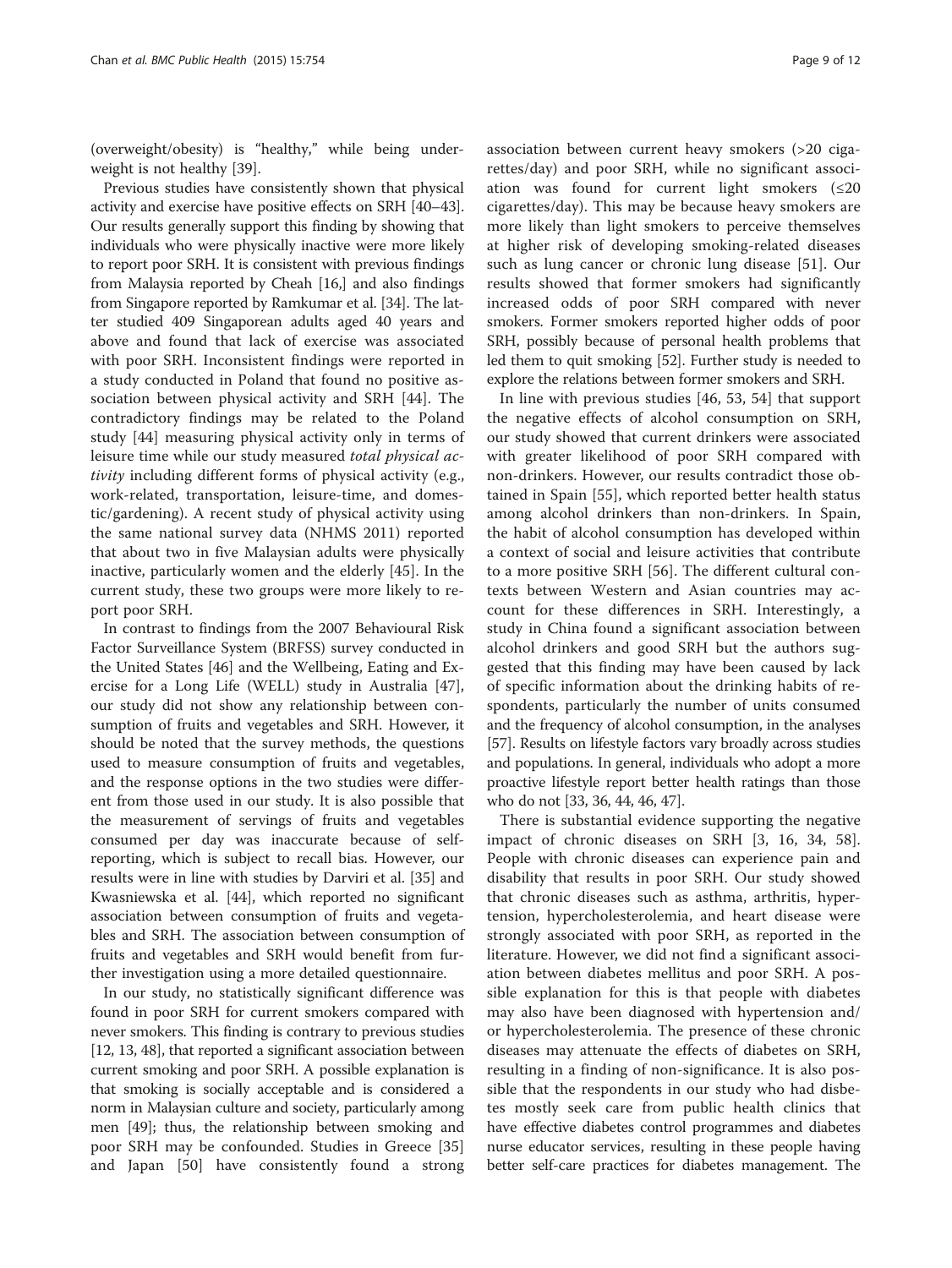<span id="page-9-0"></span>findings on diabetes and SRH indicate a need for further investigation.

While this study emphasised the associations between lifestyle, chronic diseases, and SRH, several sociodemographic factors such as age, sex, ethnicity, and residence (urban/rural) were shown to have statistically significant influences on SRH in Malaysia. Older people were more likely to report poor SRH than younger people, which has been shown in other studies [\[12, 13](#page-10-0), [35](#page-10-0)]. Women were more likely to report poor SRH than men. This finding is related to women being more likely than men to report in their general health assessment a wide range of health-related problems from simple illness or chronic diseases as well as non-health-related problems such as anxiety, depression, or a recent negative life event [[59](#page-11-0), [60\]](#page-11-0). Ethnic differences in SRH may be due to cultural differences in how individuals perceive their health status. Other Bumiputeras reported the highest prevalence of poor SRH, compared with other ethnic groups, probably because the majority live in rural areas. People in rural areas were more likely than those in urban areas to rate their health status as poor; this finding may be related to limited accessibility to health care services and lack of financial means to pay for services.

The major strengths of this study are the representativeness and large sample size. The results can be extrapolated accurately and generalised to the Malaysian adult population. Furthermore, the participants were interviewed face-to-face by trained interviewers and the response rate was higher than reported for other studies. However, the study has several limitations that should be noted. The main limitation is the cross-sectional design of the study, which does not allow for determination of causal effect relationships. Another limitation is the possibility of recall bias associated with self-reported data on smoking, alcohol consumption, physical activity, and consumption of fruits and vegetables. Third, the "social desirability" of certain answer categories is a concern in face-to-face interviews. To project a favourable image, respondents may give answers that are deemed more "socially accepted" than their "true" answers. Finally, several other factors found to be associated with SRH in previous studies (e.g., psychosocial and environmental factors) were not investigated in this study.

# Conclusions

The prevalence of poor SRH among Malaysian adults is 20.1 %, which increases with age. Several negative lifestyle behaviours and chronic diseases were significantly associated with poor SRH among Malaysian adults. Additional public health strategies are needed to promote healthy lifestyles and disease prevention interventions should be implemented to improve personal and community health. More preventive measures and health care services targeting chronic diseases are urgently needed, particularly in rural communities. Further research that takes into account the influences of other potential confounders such as psychososial and environmental factors is needed to fully understand the correlates and determinants of SRH.

# Additional file

[Additional file 1: Table S1.](http://www.biomedcentral.com/content/supplementary/s12889-015-2080-z-s1.docx) Percent distribution of self-rated health status (five SRH cetegories), Malaysian adults aged 18 years and older, NHMS 2011 (DOCX 15 kb)

#### Competing interests

The authors declare that they have no competing interests.

#### Authors' contributions

CYY performed the statistical analyses, interpreted the findings, and drafted the manuscript. TCH, LKK, LKH and YPS contributed to the interpretation of results and preparation of the manuscript. KCC participated in the interpretation of results and revised the manuscript. MAO and NAA were involved in the design and coordination of the study and the revision of the manuscript. All authors read and approved the final manuscript.

#### Acknowledgements

The authors would like to thank the Director General of Health, Malaysia for granting permission to publish this study. We also thank those who were involved in the study and assisted with data collection and management for their contributions and commitment. We are grateful to all the study participants for their kind cooperation. This survey was funded by the Ministry of Health, Malaysia (NMRR-10-757-6837).

#### Author details

<sup>1</sup>Institute for Public Health, National Institutes of Health, Ministry of Health Malaysia, Kuala Lumpur, Malaysia. <sup>2</sup>Institute for Medical Research, National Institutes of Health, Ministry of Health Malaysia, Kuala Lumpur, Malaysia.

#### Received: 16 December 2014 Accepted: 22 July 2015 Published online: 06 August 2015

#### References

- 1. World Health Organization. Global health risks: Mortality and burden of disease attributable to selected major risks. Geneva: WHO; 2009.
- 2. Mora RR. Lifestyle medicine: the importance of considering all the causes of disease. Rev Psiquiatr Salud Ment. 2012;5:48–52.
- 3. Molarius A, Janson S. Self-rated health, chronic diseases, and symptoms among middle-aged and elderly men and women. J Clin Epidemiol. 2002;55:364–70.
- 4. Pisinger C, Toft U, Aadahl M, Glumer C, Jorgensen T. The relationship between lifestyle and self-reported health in a general population The Inter99 study. Prev Med. 2009;49:418–23.
- 5. Harrington J, Perry IJ, Lutomski J, Fitzgerald AP, Shiely F, McGee H, et al. Living longer and feeling better: healthy lifestyle, self-rated health, obesity and depression in Ireland. Eur J Public Health. 2010;20:91–5.
- 6. Cummins S, Stafford M, Macintyre S, Marmot M, Ellaway A. Neighbourhood environment and its association with self rated health: evidence from Scotland and England. J Epidemiol Community Health. 2005;59:207–13.
- 7. Poortinga W, Dunstan FD, Fone DL. Neighbourhood deprivation and selfrated health: The role of perceptions of the neighbourhood and of housing problems. Health Place. 2008;14:562–75.
- 8. Freidoony L, Chhabi R, Kim CS, Park MB, Kim CB. The components of selfperceived health in the Kailali district of Nepal: A cross-sectional survey. Int J Environ Res Public Health. 2015;12:3215–31.
- 9. DeSalvo KB, Bloser N, Reynolds K, He J, Muntner P. Mortality prediction with a single general self-rated health question, A meta-analysis. J Gen Intern Med. 2006;21:267–75.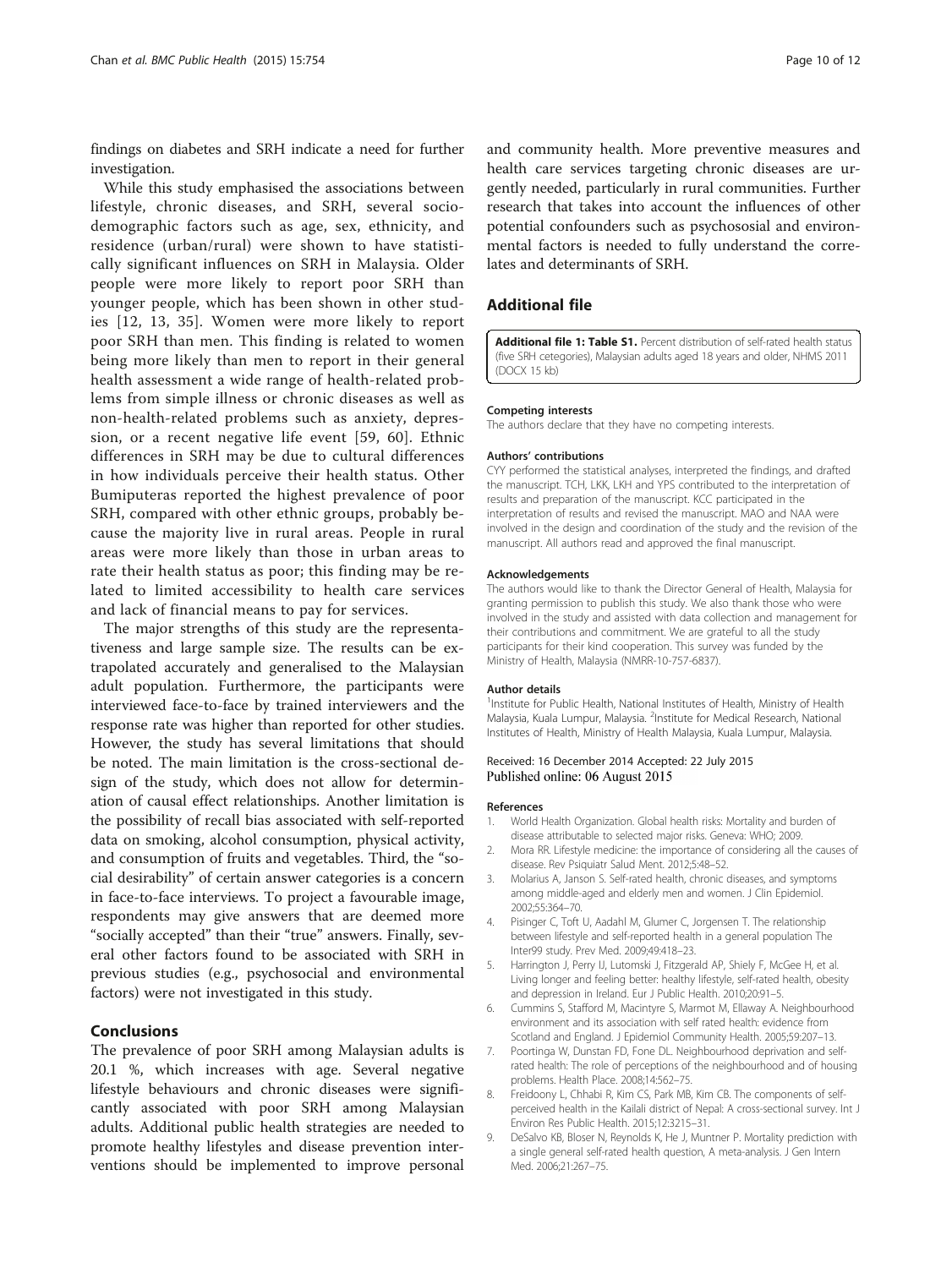- <span id="page-10-0"></span>10. Bombak AE. Self-rated health and public health: a critical perspective. Front Public Health. 2013;1:15–8. doi:[10.3389/fpubh.2013.00015.](http://dx.doi.org/10.3389/fpubh.2013.00015)
- 11. Jylha M. What is self-rated health and why does it predict mortality? Towards a unified conceptual model. Soc Sci Med. 2009;69:307–16.
- 12. Lim WY, Ma S, Heng D, Bhalla V, Chew SK. Gender, ethnicity, health behaviour & self-rated health in Singapore. BMC Public Health. 2007;7:184.
- 13. Ahmad K, Jafar TH, Chaturvedi N. Self-rated health in Pakistan: results of a national health survey. BMC Public Health. 2005;5:51.
- 14. Wang N, Iwasaki M, Otani T, Hayashi R, Miyazaki H, Xiao L, et al. Perceived health as related to income, socio-economic status, lifestyle, and social support factors in a middle-aged Japanese. J Epidemiol. 2005;15:155–62.
- 15. Haseen F, Adhikari R, Soonthorndhada K. Self-assessed health among Thai elderly. BMC Geriatr. 2010;10:30.
- 16. Cheah YK. An exploratory study on self-rated health status: The case of Penang, Malaysia. Malays J Econ Studies. 2012;49:141–55.
- 17. Haron SA, Sharpe DL, Masud J, Abdel-Ghany M. Health divide: Economic and demographic factors associated with self-rated health among older Malaysians. J Fam Econ Issues. 2010;31:328–37.
- 18. Ng ST, Tengku-Aizan H, Tey NP. Perceived health status and daily activity participation of older Malaysians. Asia Pac J Public Health. 2011;23:470–84.
- 19. Fadhli Y, Azahadi O, Noor Ani A, Balkish MN, Ahmad Jessree K, Tahir A. Approaches in methodology of a population-based study in Malaysia: The National Health and Morbidity Survey 2011 (NHMS 2011). Malays J Med Health Sci. 2013;9:25–33. ISSN 1675–8544.
- 20. World Health Organization. Obesity: Preventing and managing the global epidemic. Report of a WHO consultation. WHO Technical Report Series 894. Geneva: WHO; 2000.
- 21. World Health Organization. STEPwise approach to noncommunicable disease risk factor surveillance (STEPS). [http://www.who.int/chp/steps/](http://www.who.int/chp/steps/riskfactor/en) [riskfactor/en.](http://www.who.int/chp/steps/riskfactor/en) Accessed June 29, 2015.
- 22. World Health Organization. Diet, nutrition and the prevention of chronic diseases. Report of a joint WHO/FAO expert consultation on diet nutrition and the prevention of chronic diseases. Geneva: WHO; 2003.
- 23. Craig CL, Marshall AL, Sjostrom M, Bauman AE, Booth ML, Ainsworth BE, et al. International physical activity questionnaire: 12-country reliability and validity. Med Sci Sports Exerc. 2003;35:1381–95.
- 24. Guidelines for data processing and analysis of the International Physical Activity Questionnaire (IPAQ). 2005. [https://sites.google.com/site/theipaq/](https://sites.google.com/site/theipaq/scoring-protocol) [scoring-protocol](https://sites.google.com/site/theipaq/scoring-protocol). Accessed September 27, 2014.
- 25. Bursac Z, Gauss CH, Williams DK, Hosmer DW. Purposeful selection of variables in logistic regression. Source Code Biol Med. 2008;3:17.
- 26. Shibuya K, Hashimoto H, Yano E. Individual income, income distribution, and self rated health in Japan: cross sectional analysis of nationally representative sample. BMJ. 2002;324:16–9.
- 27. Health Canada. A statistical profile on the health of first nations in Canada: Self-rated health and selected conditions, 2002 to 2005. [http://www.hc](http://www.hc-sc.gc.ca/fniah-spnia/pubs/aborig-autoch/index-eng.php)[sc.gc.ca/fniah-spnia/pubs/aborig-autoch/index-eng.php](http://www.hc-sc.gc.ca/fniah-spnia/pubs/aborig-autoch/index-eng.php). Accessed October 18, 2014.
- 28. Centers for Disease Control and Prevention (CDC). Racial/ethnic disparities in self-rated health status among adults with and without disabilities – United States, 2004–2006. MMWR Morb Mortal Wkly Rep. 2008;57:1069–73.
- 29. Jurges H, Avendano M, Mackenbach JP. Are different measures of self-rated health comparable? An assessment in five European countries. Eur J Epidemiol. 2008;23:773–81.
- 30. Hanibuchi T, Nakaya T, Murata C. Socio-economic status and self-rated health in East Asia: a comparison of China, Japan, South Korea and Taiwan. Eur J Public Health. 2012;22:47–52.
- 31. Zavras D, Tsiantou V, Pavi E, Mylona K, Kyriopoulos J. Impact of economic crisis and other demographic and socio-economic factors on self-rated health in Greece. Eur J Public Health. 2013;23:206–10.
- 32. Ford ES, Moriarty DG, Zack MM, Mokdad AH, Chapman DP. Self-reported body mass index and health-related quality of life: findings from the Behavioral Risk Factor Surveillance System. Obes Res. 2001;9:21–31.
- 33. Molarius A, Berglund K, Eriksson C, Lambe M, Nordstrom E, Eriksson HG, et al. Socioeconomic conditions, lifestyle factors, and self-rated health among men and women in Sweden. Eur J Public Health. 2007;17:125–33.
- 34. Ramkumar A, Quah JL, Wong T, Yeo LS, Nieh CC, Shankar A, et al. Self-rated health, associated factors and diseases: a community-based cross-sectional study of Singaporean adults aged 40 years and above. Ann Acad Med Singapore. 2009;38:606–7.
- 35. Darviri C, Artemiadis AK, Tigani X, Alexopoulos EC. Lifestyle and selfrated health: a cross-sectional study of 3,601 citizens of Athens. Greece BMC Public Health. 2011;11:619.
- 36. Darviri C, Fouka G, Gnardellis C, Artemiadis AK, Tigani X, Alexopoulos EC. Determinants of self-rated health in a representative sample of a rural population: a cross-sectional study in Greece. Int J Environ Res Public Health. 2012;9:943–54.
- 37. Tigani X, Artemiadis AK, Alexopoulos EC, Chrousos GP, Darviri C. Self-rated health in centenarians: a nation-wide cross-sectional Greek study. Arch Gerontol Geriatr. 2012;54:e342–8.
- 38. Imai K, Gregg EW, Chen YJ, Zhang P, de Rekeneire N, Williamson DF. The association of BMI with functional status and self-rated health in US adults. Obesity (Silver Spring). 2008;16:402–8.
- 39. Pu C, Chou YJ. Health ratings for underweight, overweight and obese adolescents: disparities between adolescent's own report and the parent's report. Asia Pac J Clin Nutr. 2010;19:180–7.
- 40. Brown DW, Balluz LS, Heath GW, Moriarty DG, Ford ES, Giles WH, et al. Associations between recommended levels of physical activity and health-related quality of life. Findings from the 2001 Behavioral Risk Factor Surveillance System (BRFSS) survey. Prev Med. 2003;37:520–8.
- 41. Sodergren M, Sundquist J, Johansson SE, Sundquist K. Physical activity, exercise and self-rated health: a population-based study from Sweden. BMC Public Health. 2008;8:352.
- 42. Han MA, Kim KS, Park J, Kang MG, Ryu SY. Association between levels of physical activity and poor self-rated health in Korean adults: The Third Korea National Health and Nutrition Examination Survey (KNHANES), 2005. Public Health. 2009;123:665–9.
- 43. Rosenkranz RR, Duncan MJ, Rosenkranz SK, Kolt GS. Active lifestyles related to excellent self-rated health and quality of life: cross sectional findings from 194,545 participants in the 45 and up study. BMC Public Health. 2013;13:1071.
- 44. Kwasniewska M, Kaleta D, Dziankowska-Zaborszczyk E, Drygas W, Makowiec-Dabrowska T. Lifestyle index and self-rated health status. Int J Occup Med Environ Health. 2007;20:349–56.
- 45. Teh CH, Lim KK, Chan YY, Lim KH, Azahadi O, Hamizatul Akmar AH, et al. The prevalence of physical activity and its associated factors among Malaysian adults: findings from the National Health and Morbidity Survey 2011. Public Health. 2014;128:416–23.
- Tsai J, Ford ES, Li C, Zhao G, Pearson WS, Balluz LS. Multiple healthy behaviors and optimal self-rated health: findings from the 2007 Behavioral Risk Factor Surveillance System Survey. Prev Med. 2010;51:268–74.
- 47. Sodergren M, McNaughton SA, Salmon J, Ball K, Crawford DA. Associations between fruit and vegetable intake, leisure-time physical activity, sitting time and self-rated health among older adults: crosssectional data from the WELL study. BMC Public Health. 2012;12:551.
- 48. Wang MP, Ho SY, Lo WS, Lai MK, Lam TH. Smoking is associated with poor selfrated health among adolescents in Hong Kong. Nicotine Tob Res. 2012;14:682–7.
- 49. Robson N, Bond A, Wolff K. A comparison of smoking behaviour characteristics between Caucasian smokers in the United Kingdom and Malay smokers in Malaysia. Prev Med. 2013;57(Suppl):S8–S10.
- 50. Nakata A, Takahashi M, Swanson NG, Ikeda T, Hojou M. Active cigarette smoking, secondhand smoke exposure at work and home, and self-rated health. Public Health. 2009;123:650–6.
- 51. Hayes RB, Borrelli B. Differences between Latino daily light and heavier smokers in smoking attitudes, risk perceptions, and smoking cessation outcome. Nicotine Tob Res. 2013;15:103–11.
- 52. Nakamura K, Sakurai M, Nishijo M, Morikawa Y, Nakagawa H. Characteristics of smoking cessation in former smokers in a rural area in Japan. Int J Prev Med. 2012;3:459–65.
- 53. Okosun IS, Seale JP, Daniel JB, Eriksen MP. Poor health is associated with episodic heavy alcohol use: evidence from a National Survey. Public Health. 2005;119:509–17.
- 54. Tsai J, Ford ES, Li C, Pearson WS, Zhao G. Binge drinking and suboptimal self-rated health among adult drinkers. Alcohol Clin Exp Res. 2010;34:1465–71.
- 55. Valencia-Martin JL, Galan I, Guallar-Castillon P, Rodriguez-Artalejo F. Alcohol drinking patterns and health-related quality of life reported in the Spanish adult population. Prev Med. 2013;57:703–7.
- Giron P. Determinants of self-rated health in Spain: differences by age groups for adults. Eur J Public Health. 2012;22:36–40.
- 57. Haseli-Mashhadi N, Pan A, Ye X, Wang J, Qi Q, Liu Y, et al. Self-Rated Health in middle-aged and elderly Chinese: distribution, determinants and